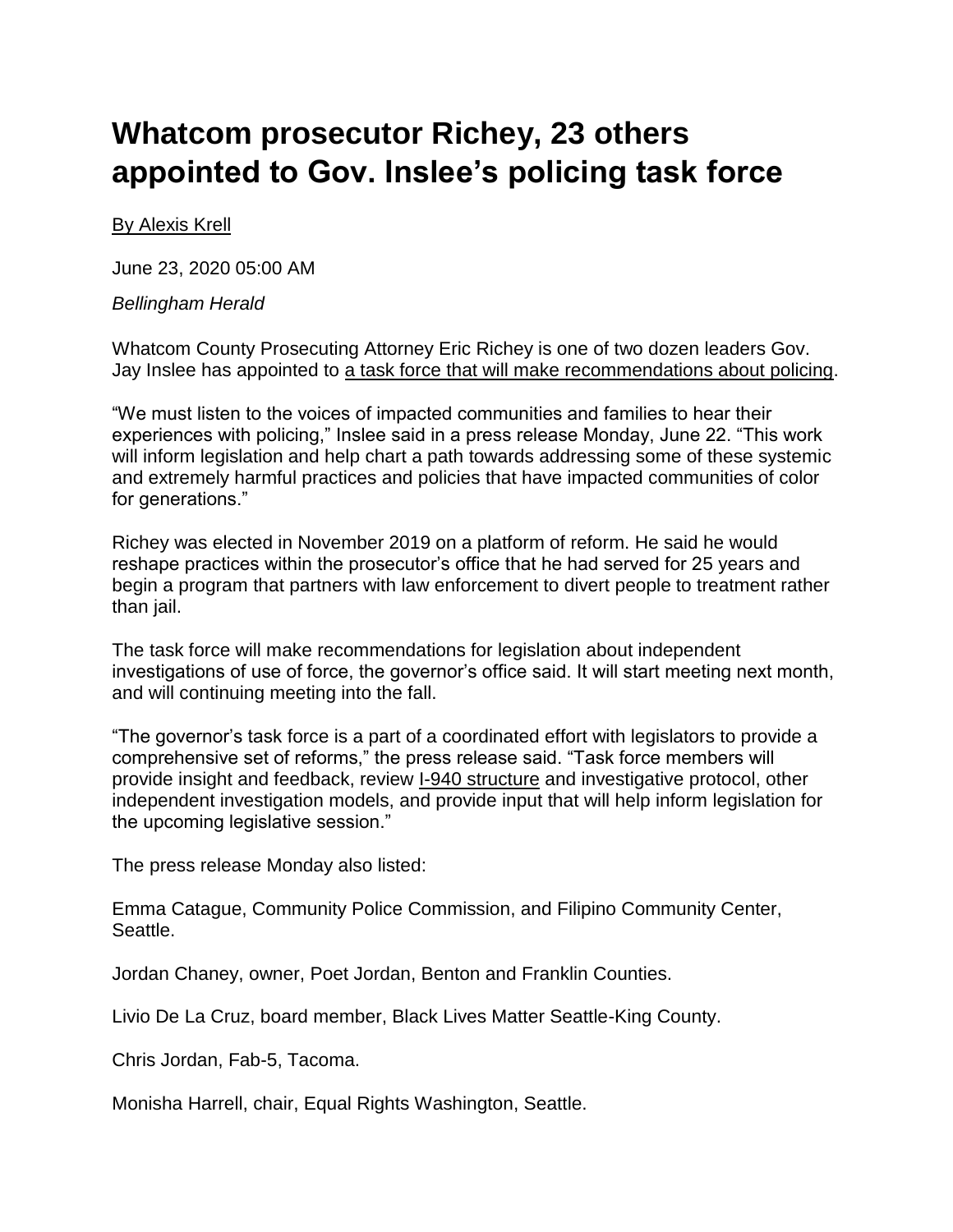Jay Hollingsworth, John T. Williams Organizing Committee, Seattle.

Sanetta Hunter, community advocate, Federal Way.

Katrina Johnson, Charleena Lyles' cousin and family spokesperson; Families Are The Frontline, Seattle.

Reverend Walter J. Kendricks, Morning Star Baptist Church; commissioner, Washington State Commission on African American Affairs, Spokane.

Teri Rogers Kemp, attorney, Seattle.

Ben Krauss, PhD., principal, Adaptive Training Solutions, Spokane.

Darrell Lowe, chief, Redmond Police Department.

Nina Martinez, board chair, Latino Civic Alliance, King County.

Brian Moreno, commissioner, Washington State Commission on Hispanic Affairs, Pasco.

Kimberly Mosolf, Disability Rights Washington, Seattle.

Tyus Reed, Spanaway.

Tim Reynon, Puyallup Tribal Council Member.

Puao Savusa, City of Seattle Office of Police Accountability.

James Schrimpsher, chief, Algona Police Department; Vice President of Washington State Fraternal Order of Police.

Andre Taylor, founder/executive director, Not This Time, Seattle.

Teresa Taylor, executive director, Washington Council of Police and Sheriffs.

Spike Unruh, president, Washington State Patrol Troopers Association.

Waldo Waldron-Ramsey, NAACP, Seattle.